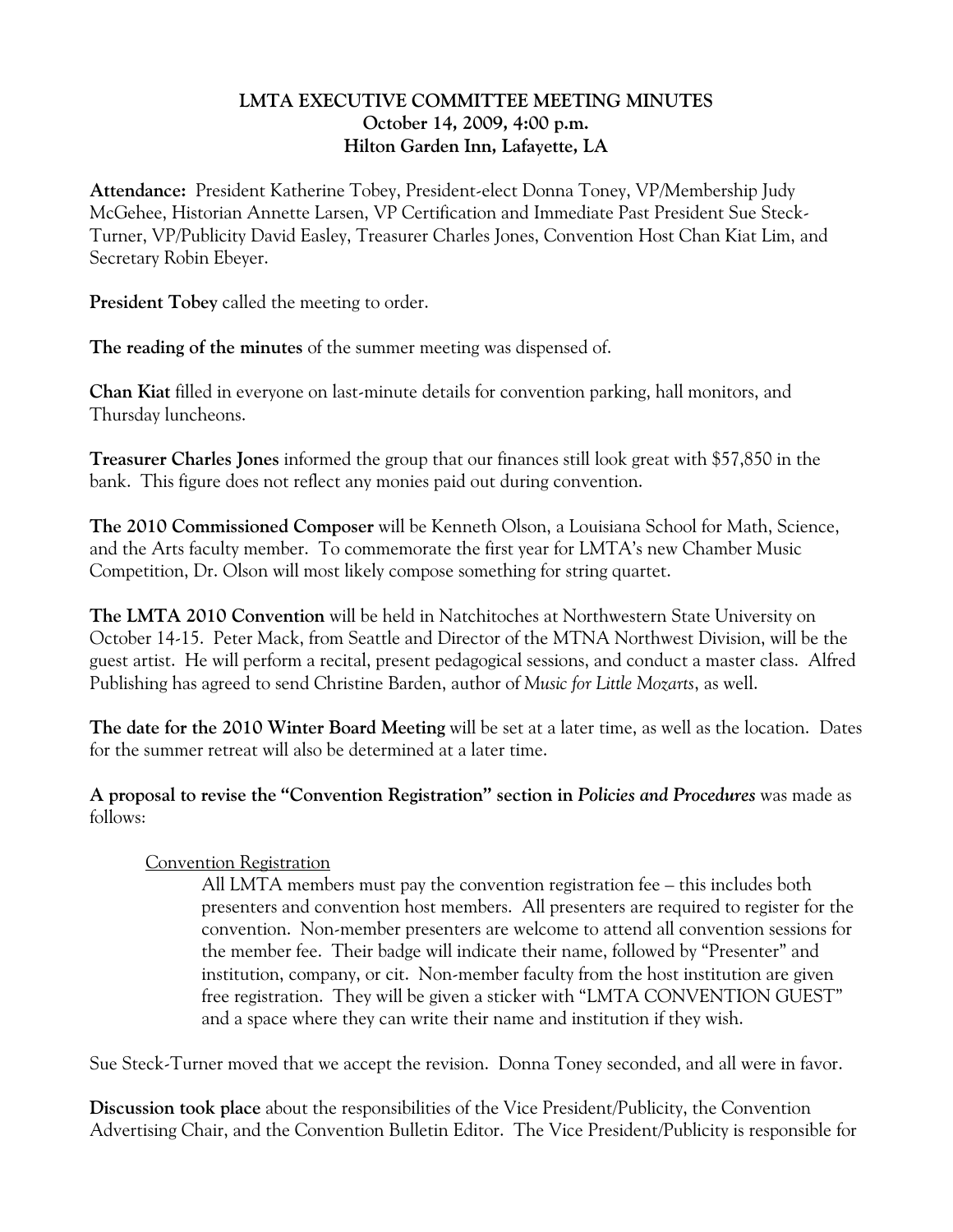the national ads for the website, which includes renewing and seeking new ads. The Convention Advertising Chair is responsible for seeking ads for the convention bulletin, which includes local ads, all universities, and local chapters. The president should encourage the local presidents to submit their ads in a timely manner. The Convention Bulletin Editor is only responsible for compiling the ads and all other information for the Convention Bulletin.

Ernestine Durrett is this year's Foundation Fellow.

The SHS Spookathon has five teachers participating on Saturday, beginning at 9:00 a.m. and continuing until 2:30. It was suggested that in the future taking donations at the event might be better than asking the children and parents to collect donations from individuals. Handing out tickets as an invitation to the event would hopefully encourage more people to attend the recitals.

#### The meeting was adjourned.

Respectfully submitted, Robin Ebeyer, Secretary

# LMTA BOARD MEETING MINUTES October 14, 2009, 7:30 p.m. Hilton Garden Inn, Lafayette, LA

Attendance: President Katherine Tobey, President-elect Donna Toney, VP/Membership Judy McGehee, Historian Annette Larsen, VP Certification and Immediate Past President Sue Steck-Turner, VP/Publicity David Easley, Treasurer Charles Jones, Secretary Robin Ebeyer, , IMTF Chair Patti Misita, College Faculty Forum Chair Joan Jensen, Composition Competition Chair Thais Perkins, Piano Chair David Evenson, MTNA Foundation Fund Chair Sarah Roy, Webmaster Carla Breaux, Piano Rally Chair Teresa Thomason, Voice Rally Chair Lynette Murphy, BRMTA President Chia-Ling Lien, CENLA President Jill O'Toole, GSMTA President Gulya Chandler, LAMTA President Mila Olivier, LCPTA President Abbie Fletcher, NSMTA President Sandra Larson, Cindy Hockenjos, LMTA Past President; Kathryn Watson, Convention Bulletin Editor

President Tobey called the meeting to order. The group dispensed with the reading of the minutes.

Treasurer Charles Jones reported that LMTA is in a very good financial state, with \$57,850 in the bank. There are more people pre-registered than LMTA has ever had in attendance at a convention. The convention bulletin was also very successful, with income from ads far exceeding printing costs.

An over-view of the parking for convention was discussed. Donna Toney discussed convention highlights and encouraged all present to support the ULL Student chapter's bake sale. Proceeds will go toward helping students attend the MTNA Conference.